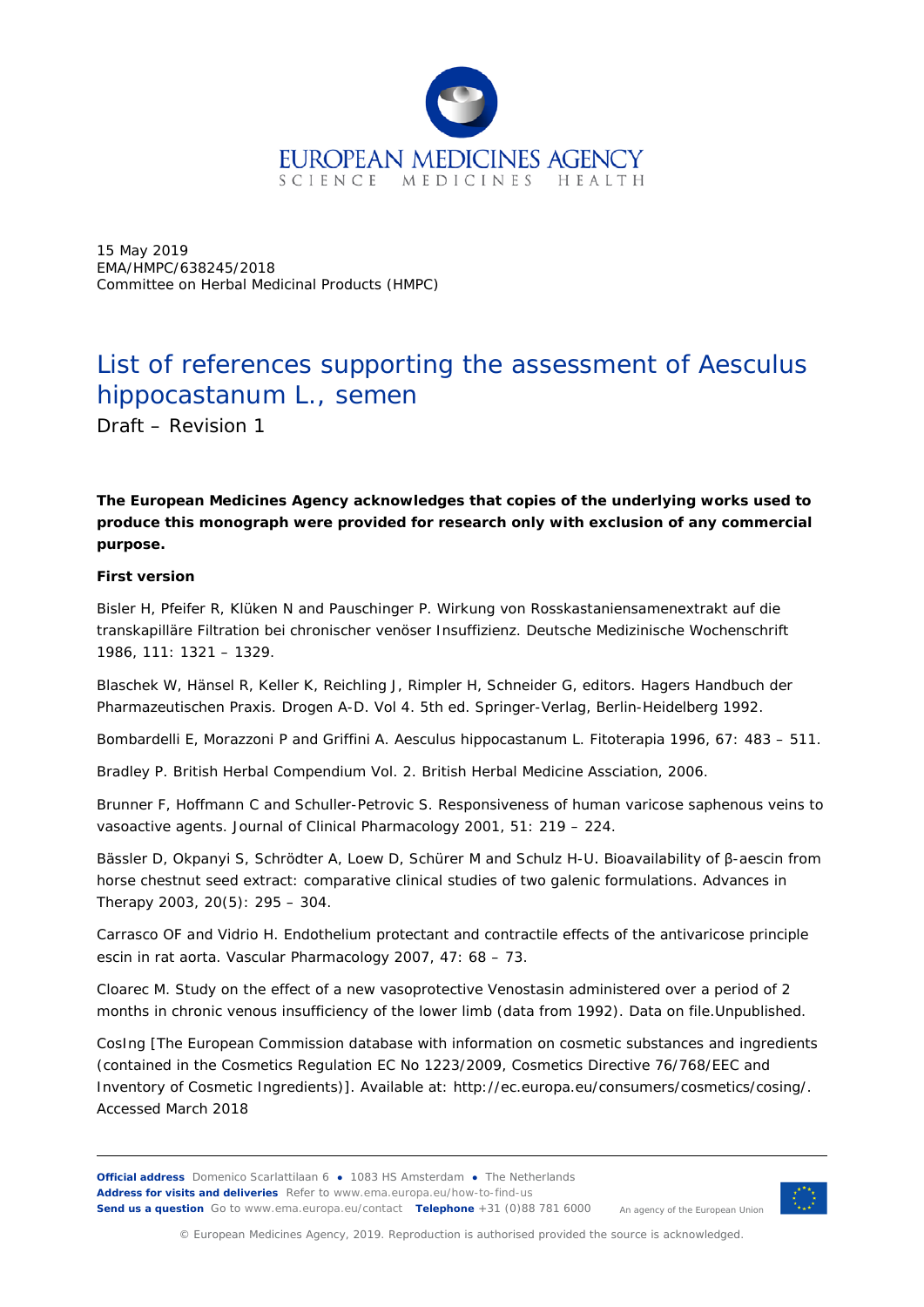Diehm C, Trampish HJ, Lange S and Schmidt C. Comparison of leg compression stocking and oral horse-chestnut seed extract therapy in patients with chronic venous insufficiency. *Lancet* 1996, 347: 292 – 294.

Diehm C, Schmidt C. Venostasin retard gegen Plazebo and Kompression bei Patienten mit CVI II/II1A. Final Study Report. Klinge Pharma GmbH Munich, Germany. Reported in: Ottillinger B, Greeske K. *BMC Cardiovascular Disorders* 2001, 1-5.

Diehm C, Vollbrecht D, Amendt K and Comberg HU. Medical edema protection – clinical benefit in patients with chronic deep vein incompetence. A placebo controlled double blind study. *VASA* 1992,  $21(2): 188 - 192.$ 

Dittgen M, Zimmermann H, Wober W, Höflich C, Breitsbarth H und Timpe C. Untersuchung der Bioverfügbarkeit von β-aescin nach oraler Verabreichung verschiedener Darreichungsformen. *Pharmazie* 1996, 51: 608 – 610.

Draft monograph intended for inclusion in the European Pharmacopoeia. Horse-chestnut. Pharmeuropa 1995, 7.

Draft monograph intended for inclusion in the European Pharmacopoeia. Horse-chestnut dry extract, standardised. Pharmeuropa 1996, 8.

Edem E, Kahyaoglu B, Çakar MA. Acute effusive pericarditis due to horse chestnut consumption. *American Journal of Case Reports* 2016, 17: 305-308.

Ehringer H. Zum venentonisierenden Prinzip des Rosskastanienextraktes. *Die Medizinische Welt* 1968, 19: 1781 – 1785.

Enghofer E, Seibel K und Hammersen F. Die antiexsudative Wirkung von Rosskastanienextrakt. *Die Therapiewoche* 1984, 34: 4130 – 4144.

Erdlen F. Klinische Wirksamkeit von Venostasin retard im Doppelblindversuch. *Die Medizinische Welt* 1989, 40: 994 – 996.

Erler M. Rosskastaniensamenextrakt bei der Therapie peripherer Odeme - ein klinischer Therapievergleich. *Die Medizinische Welt* 1991, 42: 593 – 596.

Ernst E et al. The Desktop Guide to Complementary and Alternative Medicine. Mosby, 2001.

ESCOP Monographs. ESCOP, the European Scientific Cooperative on Phytotherapy, Exeter, UK, 2003.

European Pharmacopeia 9th ed. Horse-chestnut – Hippocastani semen. Council of Europe 01/2017:1830.

European Pharmacopeia 9th ed. Horse-chestnut dry extract, standardised – Hippocastani seminis extractum siccum normatum. Council of Europe 01/2017:1829.

Facino RF, Carini M, Stefani R, Aldini G and Saibene L. Anti-elastase and anti-hyaluronidase activities of saponins and sapogenins from *Hedera helix*, *Aesculus hippocastanum* and *Ruscus aculeatus*: factors contributing to their efficacy in the treatment of venous insufficiency. *Archiv der Pharmazie (Weinheim)* 1995, 328(10): 721 – 724.

Friederich HC, Vogelsberg H and Neiss A. Ein Beitrag zur Bewertung von intern wirksamen Venenpharmaka. *Zeitschrift fiir Hautkrankheiten* 1978, 53: 369 – 374.

[Felixsson E,](https://www.ncbi.nlm.nih.gov/pubmed/?term=Felixsson%20E%5BAuthor%5D&cauthor=true&cauthor_uid=20148408) [Persson IA,](https://www.ncbi.nlm.nih.gov/pubmed/?term=Persson%20IA%5BAuthor%5D&cauthor=true&cauthor_uid=20148408) [Eriksson AC,](https://www.ncbi.nlm.nih.gov/pubmed/?term=Eriksson%20AC%5BAuthor%5D&cauthor=true&cauthor_uid=20148408) [Persson K.](https://www.ncbi.nlm.nih.gov/pubmed/?term=Persson%20K%5BAuthor%5D&cauthor=true&cauthor_uid=20148408) Horse chestnut extract contracts bovine vessels and affects human platelet aggregation through 5-HT(2A) receptors: an in vitro study. *[Phytother Res](https://www.ncbi.nlm.nih.gov/pubmed/?term=Horse+chestnut+extract+contracts+bovine+vessels+and+affects+human+platelet+aggregation+through+5-HT(2A)+receptors)* 2010, 24(9): 1297-1301.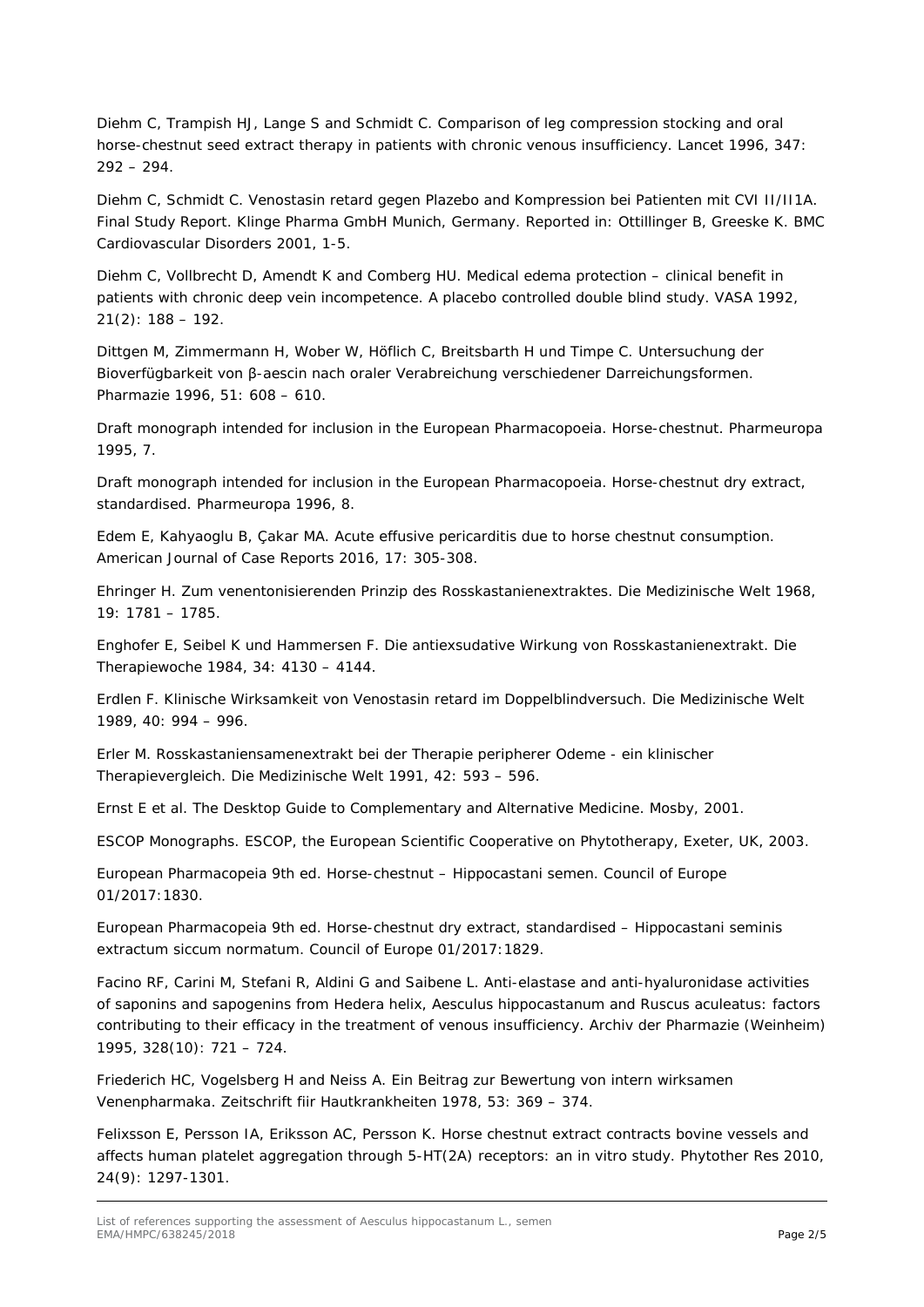Guillaume M and Padioleau F. Veinotonic effect, vascular protection, antiinflammatory and free radical scavenging properties of horse chestnut extract. *Arzneimittel-Forschung/Drug Research* 1994, 44(1):  $25 - 35$ 

Hartleb M, Gutkowski K. Unexpected liver cirrhosis in a young patient with long-term use of the horse chestnut seed extract. *Gazz Med Ital – Arch Sci Med* 2015, 174: 141-142.

Hitzenberger, G. Die therapeutische Wirksamkeit des Rosskastaniensamenextraktes. *Wiener Medizinische Wochenschrift* 1989, 139: 385 – 389.

Huang Y, Zheng S-L, Zhu H-Y, Xu Z-S, Xu R-A. Effects of aescin on cytochrome P450 enzymes in rats. *Journal of Ethnopharmacology* 2014, 151 (1): 583-590.

Iannitti T Rottigni V Palmieri B. Corticosteroid transdermal delivery to target swelling, edema and inflammation following facial rejuvenation procedures. *Drug Des Devel Ther* 2013, 7: 1035-1041.

Jahad AR, Moore A, Carroll D, Jenkinson C, Reynolds DJM, Gavaghan DJ et al. Assessing the quality of reports of randomized clinical trials: is blinding necessary? *Controlled Clinical Trials* 1996, 17(1): 1 – 12.

Kalbfleisch W, Pfalzgraf H. Ödemprotektiva, Äquipoternite Dosierung - Rosskastaniensamenextrakt und O-β-Hydroxyethylrutoside im Vergleich. *Therapiewoche* 1989, 39: 3703 – 3707.

Koch R. Comparative study of Venostasin and pycnogenol in chronic venous insufficiency. *Phytotherapie Research* 2002, 16(1): 1–5 .

von Kreybig T und Prechtel K. Toxizitäts- und Fertilitätsstudien mit Aescin bei der Ratte. *Arneimittel-Forschung/Drug Research* 1977, 27: 1465 – 1466.

Kunz K, Schaffler K, Biber A und Wauschkuhn CH. Bioverfübarkeit von β-aescin nach oraler Gabe zweier Aesculus Extrakt enthaltender Darreichungsformen an gesunden Probanden. *Pharmazie* 1991, 46: 145 – 146.

Kunz K, Lorkowski G, Petersen G, Samcova E, Schaffler K and Wauschkuhn CH. Bioavailability of escin after administration of two oral formulations containing Aesculus extract. *Arzneimittel-Forschung/Drug Research* 1998, 48(8): 822 – 825.

Lang W und Mennicke WH. Pharmakokinetische Untersuchungen mit titriertem Aescin an Maus und Ratte. *Arzneimittel-Forschung/Drug Research* 1972, 22(11): 1928 – 1932.

Li C, Liu Z, Gao Y and Liu K. Investigation of blood toxicity in association with aescin (the horse chestnut seed extract). *Toxicology Letters* 2006, 164(1): 90.

Liehn HD, Franco PA, Hampel H and Hofrichter G. A toxicological study of extractum hippocastani semen (EHS). *Panminerva Medica* 1972, 14(3): 84 – 91.

Loew D, Schrödter A, Schwankll W and März RW. Measurement of the bioavailability of aescincontaining extracts. *Methods and Findings in Experimental Clinical Pharmacology* 2000, 22(7): 537 – 542.

Lochs H, Baumgartner H, Konzett H. Zur Beeinflussung des Venentonus durch Roßkastaniensamenextrakt. *Arzneim-Forsch/Drug Res* 1974, 24: 1347-1350.

Lohr E, Garanin G, Jesau P, Fischer H. Ödempräventive Therapie bei chronischer Veneninsuffizienz mit Ödemneigung. *Münchener Medizinische Wochenschrift* 1986, 128: 579 – 581.

Longiave D, Omini C, Nicosia S and Berti F. The mode of action on isolated veins: relationship with PGF2α. *Pharmacological Research Communications* 1978, 10(2): 145 – 152.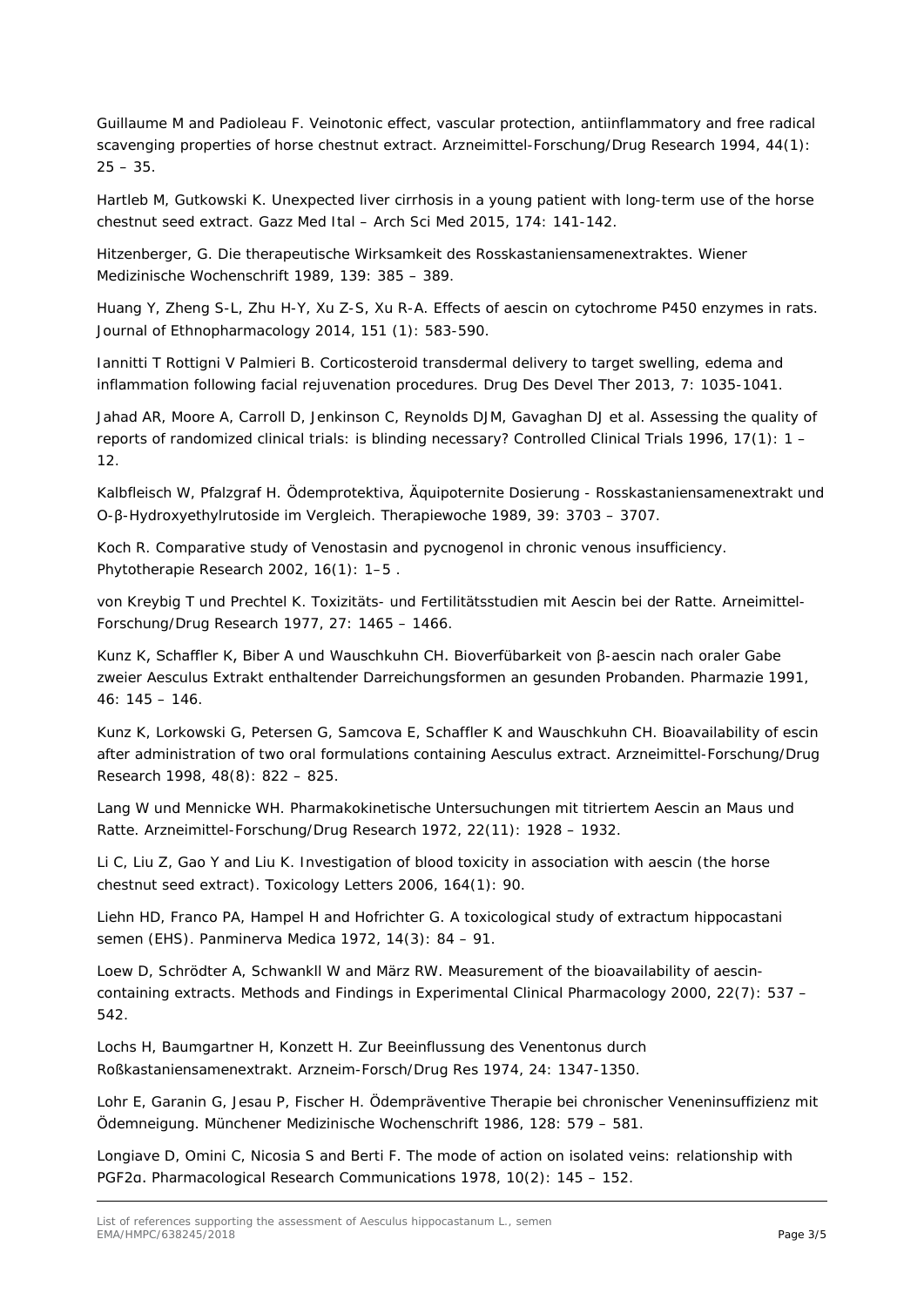Lorenz D and Marek ML. Das therapeutisch wirksame Prinzip der Rosskastanie (Aesculus hippocastanum). *Arzneimittel-Forschung/Drug Research* 1960, 10: 263 – 272.

Mills S and Bone K. Principles and Practice of Phytotherapy. Churchill Livingstone, 2000.

Montopoli M, Froldi G, Comelli MC, Prosdocimi M and Caparotta L. Aescin protection of human vascular endothelial cells exposed to cobalt chloride mimicked hypoxia and inflammatory stimuli. *Planta Medica* 2007, 73: 285 – 288.

Morales Paris CA and Barros Soares RM. Eficácia e seguranca do extrato seco da semente de castanhada India no tratamento da induficiência venosa crônica de membros inferiores. *Revista Brasileira de Medicina* 1993, 50: 1563 – 1565.

Nehring U. Zum venentonisierenden Prinzip des Rosskastanienextractes. Wirkung von Rosskastanienextrakt und von Aescin auf Venenkapazität, Venentonus und Durchblutung der Extremitäten. *Die Medizinische Welt* 1966, 17: 1662-1665.

Neiss A and Bohm C. Zum Wirksamkeitsnachweis von Rosskastaniensamenextrakt beim varikösen Symptomenkomplex. *Münchener Medizinische Wochenschrift* 1976, 118: 213 – 216.

Newall CA, Anderson LA and Phillipson JD. Herbal Medicines. A guide for health-care professionals. The Pharmaceutical Press, 1996.

Oschmann R, Biber A, Lang F, Stumpf H und Kunz K. Pharmakokinetik von β-aescin nach Gabe verschiedener Aesclus-Extrakt enthaltender Formulierungen. *Pharmazie* 1996, 51: 577 – 581.

Pauschinger P, Wörz E und Zwerger E. Die Messung des Filtrationskoeffizienten am menschlichen Unterschenkel und seine pharmakologische Beeinflussung. *Die Medizinische Welt* 1953, 32: 55 – 58.

Pharmeuropa 26.3. Note on the monographs Horse-chestnut and Horse-chestnut dry extract, standardised. August 2014, pp. 182-194.

Pilz E. Ödeme bei Venenerkrankungen. *Die Medizinische Welt* 1990, 41: 1143 – 1144.

Pittler MH and Ernst E. Horse chestnut seed extract for chronic venous insufficiency. *Cochrane Database of Systematic Reviews* 2006, Issue 1, Art No.: CD003230.

Pittler MH, Ernst E. Horse chestnut seed extract for chronic venous insufficiency. *Cochrane Database Syst Rev* 2012; 11:CD003230.

Raffetto JD, Khalil RA. Ca 2+-dependent contraction by the saponoside escin in rat vena cava: Implications in venotonic treatment of varicose veins. *Journal of Vascular Surgery* 2011, 54 (2): 489- 496.

Rehn D, Unkauf M, Klein P, Jost V and Lücker PW. Comparative clinical efficacy and tolerability of oxerutins and horse chestnut extract in patients with chronic venous insufficiency. *Arzneimittel-Forschung/Drug Research* 1996, 46(1): 483 – 487.

Renaudin JM, Beaudouin E, Ponvert C, Demoly P, Moneret-Vautrin D-A. Severe drug-induced anaphylaxis: analysis of 333 cases recorded by the Allergy Vigilance Network from 2002 to 2010. *Allergy* 2013, 68: 929–937

Reynolds JEF and Prasad AB. Martindale the Extra Pharmacopoeia. 28th Ed. The Pharmaceutical Press, 1982.

Rote Liste® Arzneimittelverzeichnis für Deutschland. Rote Liste® Service GmbH Frankfurt/M. (Hrsg.), ECV Aulendorf 1969, 1980.